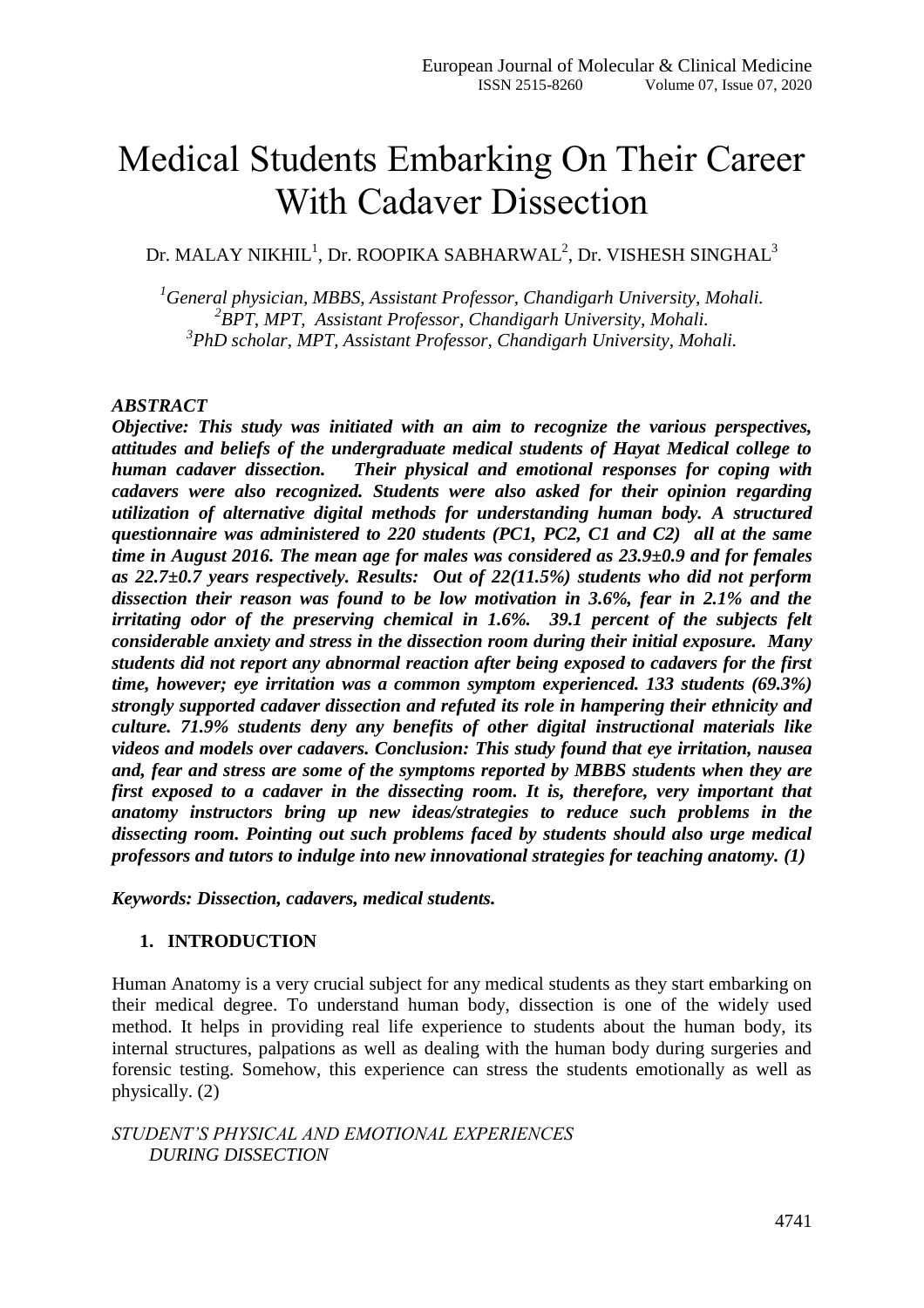Many students express a bunch of concerns related to cadavers. They feel that touching the cadavers will hamper their ethnicity and cultural background. While others find it very important for embarking on their medical degree and consider it as an essential component of pre-clinical training. Mixed responses are thereby, observed. (2)

Thus, it can be rightly said that performing on cadavers induce bot positive as well as negative experiences. Physical impact such as pungent smell affecting breathing, nauseated feeling, eye irritation (Conjuctivitis) can be noted in many students. Psychological symptoms such as Depression. Anxiety, stress, panic attacks can also be seen. A number of studies conducted in different parts of the world have documented reaction of medical students to human cadaveric dissection by examining experiences retrospectively through structured questionnaires. More recent studies have indicated that anatomy is only moderately or not very stressful and in fact generate considerable excitement and enthusiasm among the large majority of students (3).

Other studies of the anatomy dissecting room experience have reported that although the majority of their students expressed a positive attitude toward the initial encounter with the cadaver, a small percentage of students found it traumatic, 58% of their students suffer symptoms suggestive of posttraumatic stress disorder (4). Studies conducted in Nigerian revealed that few (a third) preclinical students identified the dissecting room as a very important stress while majority of them found it exciting (5).

One such study conducted in Ethiopia also concludes that 75% students report the dissecting room as being a little bit stressful, however, all the physical and psychological symptoms start declining along with students developing more and more interest and excitement for gathering new knowledge everyday by practicing on the cadavers. (1)

# *STATEMENT OF THE PROBLEM*

Dearth of literature was found in the new private medical schools of Ethiopia regarding problems faced by students due to cadaveric dissection. Thus, making space for the research on this crucial topic , study was conducted at Hayat medical college to analyse the perspective of medical students in Ethiopia and the psychological & emotional symptoms felt by them. Data was also collected on methods used by students to cope up with these symptoms and accepting cadavers as an integral part of their preclinical training. Students were examined retrospectively through structured questionnaires. Students were also asked for their opinion regarding utilization of alternative digital methods for understanding human body.

# *OBJECTIVES*

# *General objective*

To assess the impact of cadaver dissection on the physical and psychological well- being of undergraduate medical students from Hayat Medical College students, AA, Ethiopia, 2016. *Specific objectives*

- To identify symptoms or feelings experienced by students at confronting deaths/ cadaver, duration the symptoms, causes of the symptoms.
- To identify the coping mechanisms used by students to overcome the unpleasant feelings
- To identifies student's opinion regarding utilization of alternative digital methods for understanding human body

# **2. MATERIAL AND METHOD**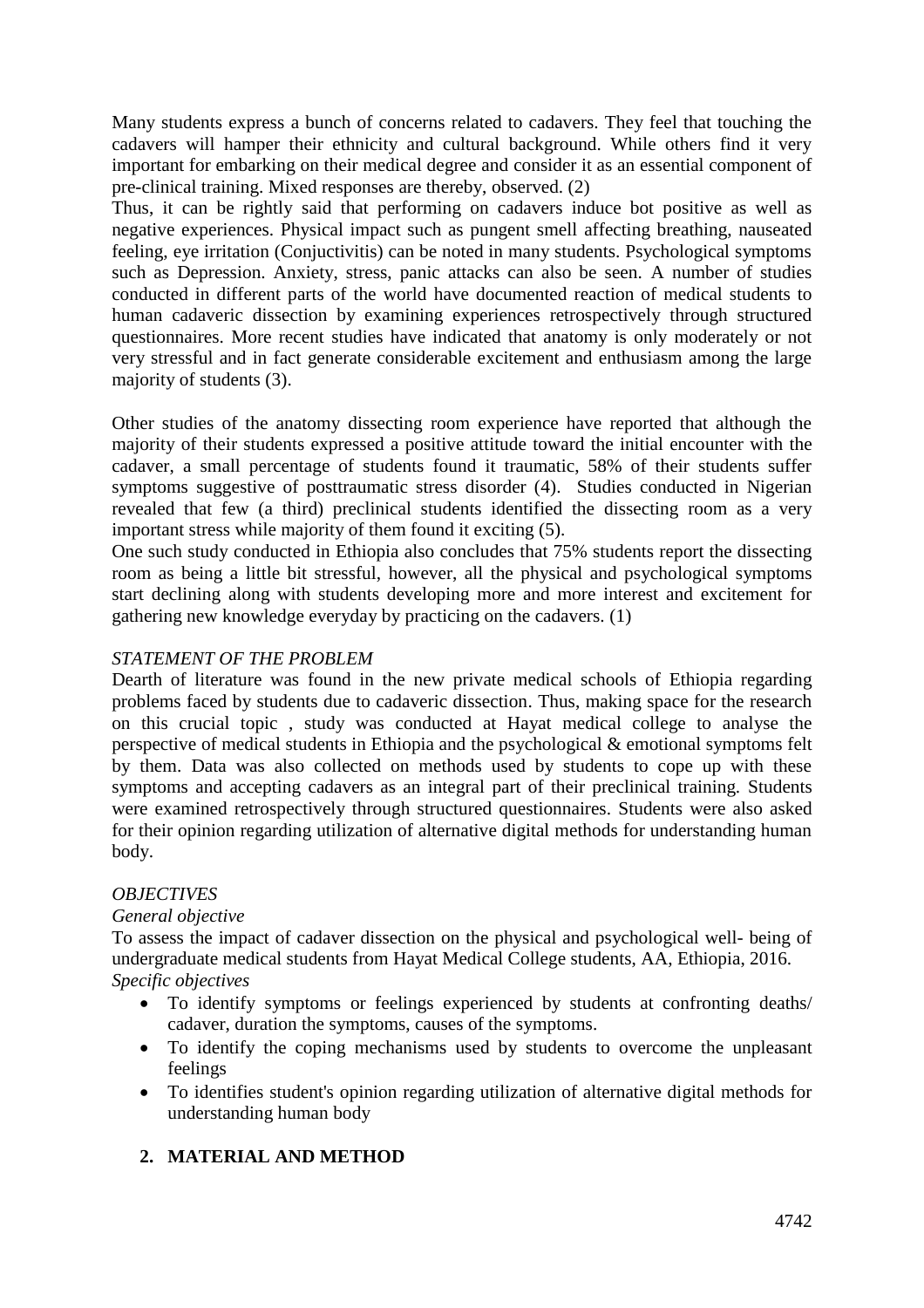*Study design*

A qualitative retrospective study design was used.

*Study area.*

The study was conducted at Hayat Medical College, which is the first private medical school in Ethiopia. It was established and started functioning in June 2005 G.C to educate and train medical doctors and nurses

*Population Source population* The source population will be Hayat Medical College students

*Study Population*

Preclinical 2, clinical 1 and 2 students

*Sample size determination*

Sample size (n) will be determined by using the following single population proportion formula.

 $m = \left[ \mathbf{Z}^2_{\alpha/2} \right) (\mathbf{p} \ (1-\mathbf{p}) \right] / m^2$ 

Where:

 n is sample size z is confidence level p is Prevalence m is margin of error tolerated, (take it as 5%)  **(z=1.96 of 95%, p=0.5 and m=0.05)**

Therefore, N=384

Since the source population is less than 10,100, we used the corrected sample size: **Nc = n/ (1+(n/N)Nc=** 

**where:**

**Nc** is corrected sample size  **n** is initial sample size  **N** is source population  **Nc**= 384/(1+(384/500) **N**c= 217 {this is the corrected sample size that will be used in our study}

# *Sampling method*

Simple random sampling (SRS) method will be used to select the the study participants.

*Study Variables.*

*4.7.1 Dependent Variable*

Medical students emotional and physical experience in the dissection room, their attitudes towards dissection.

*Independent Variables* Age, sex

*Data collection tool and procedure*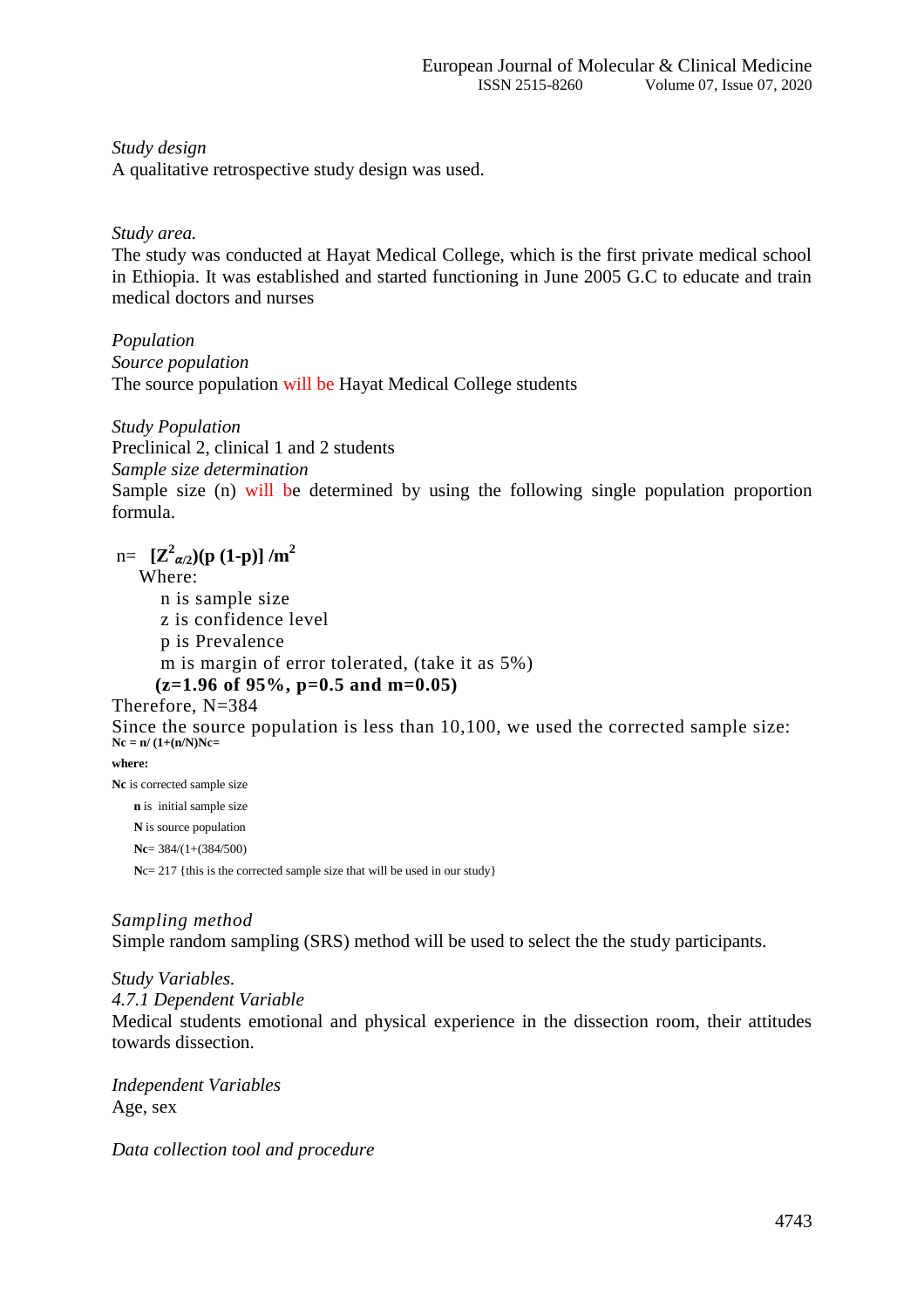A total of 217 medical students from preclinical one, preclinical two, clinical one and clinical two were included in the study. After obtaining formal permission from the college and consent from the participants, they were told about the objectives and relevance of the study before they filled out the questionnaires containing 36 items.

The questionnaire was based upon a review of similar studies which have been already described above in the Introduction. The basic components of the questionnaire were an introduction of the research, Socio-demographic characteristics of the respondents and questions about what they felt during their first exposure to the cadaver; whether touching the cadavers affected their ethnicity, religious beliefs and cultural background ;Mental preparation before dissection; history of any prior encounter with the dead body before dissection and its impact on tackling strategies with the cadaver. Students were also asked about their opinion regarding utilization of alternative digital methods for understanding human body**.** In most of the questions the students were asked to answer in either 'Yes' or 'No' option.

#### *Data Quality Assurance*

The data was collected after clearance of the study and the questionnaire from the ethical committee of Hayat Medical College, Ethiopia which provided the best opportunities to researchers to ensure the quality of data.

#### *Data analysis*

After data collection, all collected data was checked for their completeness and consistencies by the principal investigator. Data was analysed with the help of SPSS version 16 (SPSS INC, Chicago) . Descriptive statistics (mean and frequency) and P value were used. The result was presented into tables, numbers and percent.

#### **3. RESULT**

Out of 217 students that participated in the study, 192 (88.5%) students completed the questionnaires correctly and returned. Eleven (5.7%) students were from first preclinical year, and 40 (20.8%) were from second preclinical year , 51 (26.6%) were from the first clinical year and 90 (46.9%) were from the second clinical year.

# *1) SOCIO-DEMOGRAPHIC CHARACTERISTIC*

Socio-demographic characteristics have been displayed in Table **1** representing the age, gender, religion, marital status and educational level.

The majority of participants (110)(57.2%) were Christians out of which 83(43.2%) were orthodox; 2(1%) were catholic and 25(13%) were protestant. The remaining 82(42.7%) were muslims.

| Table 1 Socious mographic characteristics |            |           |            |  |
|-------------------------------------------|------------|-----------|------------|--|
| Characteristic                            |            | Frequency | Percentage |  |
|                                           | Male       | 94        | 49         |  |
| Gender                                    | Female     | 98        | 51         |  |
|                                           | Orthodox   | 83        | 43.2       |  |
| Religion                                  | Catholic   |           | 1.0        |  |
|                                           | Protestant | 25        | 13         |  |
|                                           | Muslim     | 82        | 42.7       |  |
|                                           | Single     |           | 89.1       |  |

Table 1 Sociodemographic characteristics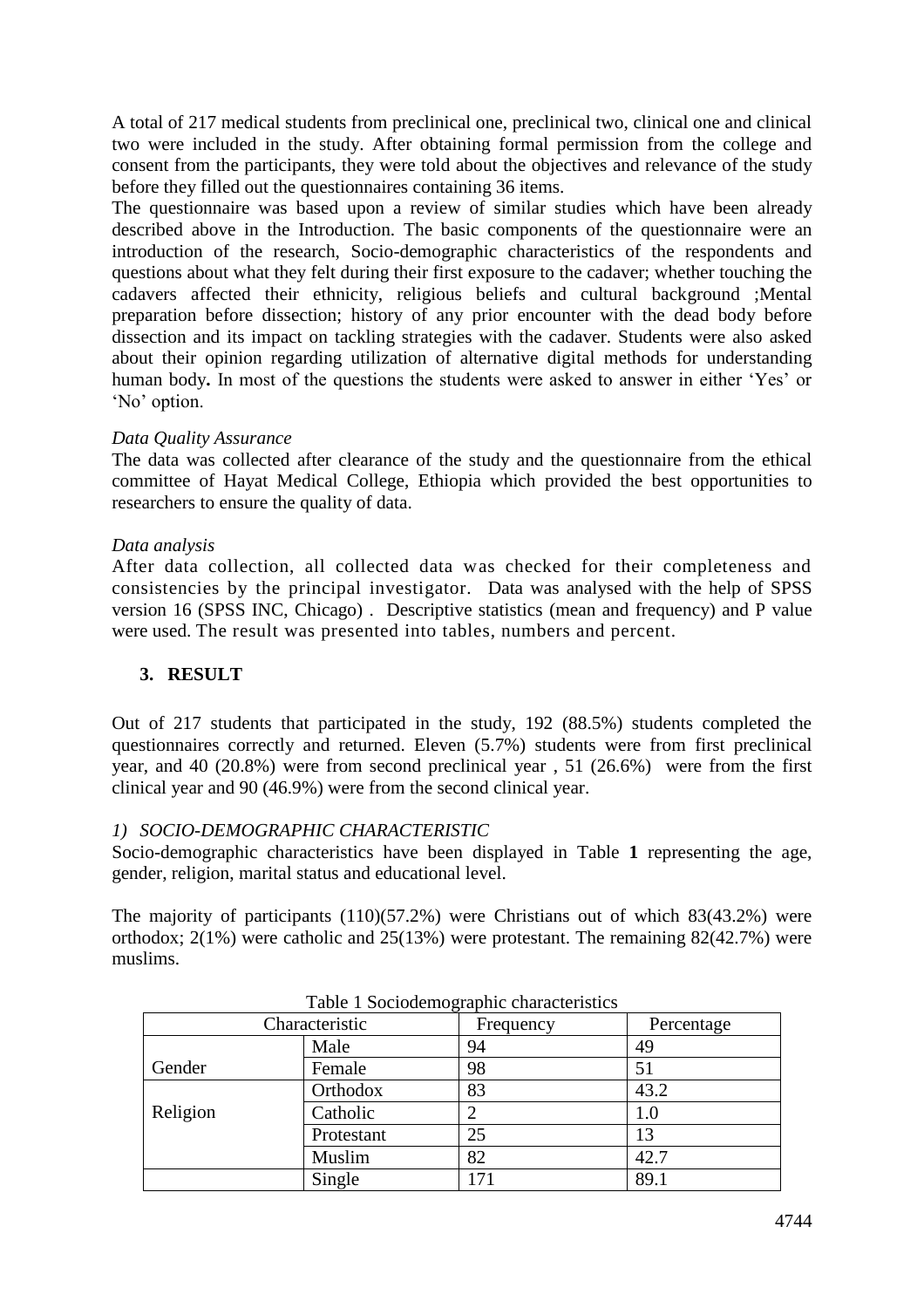| <b>Marital</b> status    | Married        | 19 | 9.9  |
|--------------------------|----------------|----|------|
|                          | Divorced       |    |      |
|                          | Widow          |    |      |
|                          | Pre-clinical 1 |    | 5.7  |
| <b>Educational level</b> | Pre-clinical 2 | 40 | 20.8 |
|                          | Clinical 1     | 51 | 26.6 |
|                          | Clinical 2     | 90 | 46.9 |

All the students participated in study had the exposure to the dissection room, out of which 170 (88.5%) performed dissection, 22(11.5%) did not perform dissection. Out of those students who did not perform dissection their reason was found to be low motivation in 3.6%, fear in 2.1% and the irritating odor of the preserving chemical in 1.6%. (see the graph or table below). 75 students were very excited about their first experience in the dissection room (39.1%). Which is followed by 72 students (37.5% ) who were scared. 39.1 percent of the subjects felt considerable anxiety and stress in the dissection room during their initial exposure. However, these feelings were found to be regressing gradually over time in 104 (54.2%) of respondants.

**55.7 %** of the students complained about being anxious about handling and touching cadavers. 70 students (36.5%) went through panic attack after touching cadavers, a majority of them (23.4%) attributed their emotional shock to their thought of human being dissected.



**Causes of emotional shock in the Dissection Room** 

Fig.1 – Causes of emotional shock in the dissection room

The eye irritation caused by the volatile chemicals from the cadaver as reported by 31.8%, nausea (24.5%) and fear and horror (12.5%) were found to be factors that contribute for the feeling of anxiety and stress in the dissection room.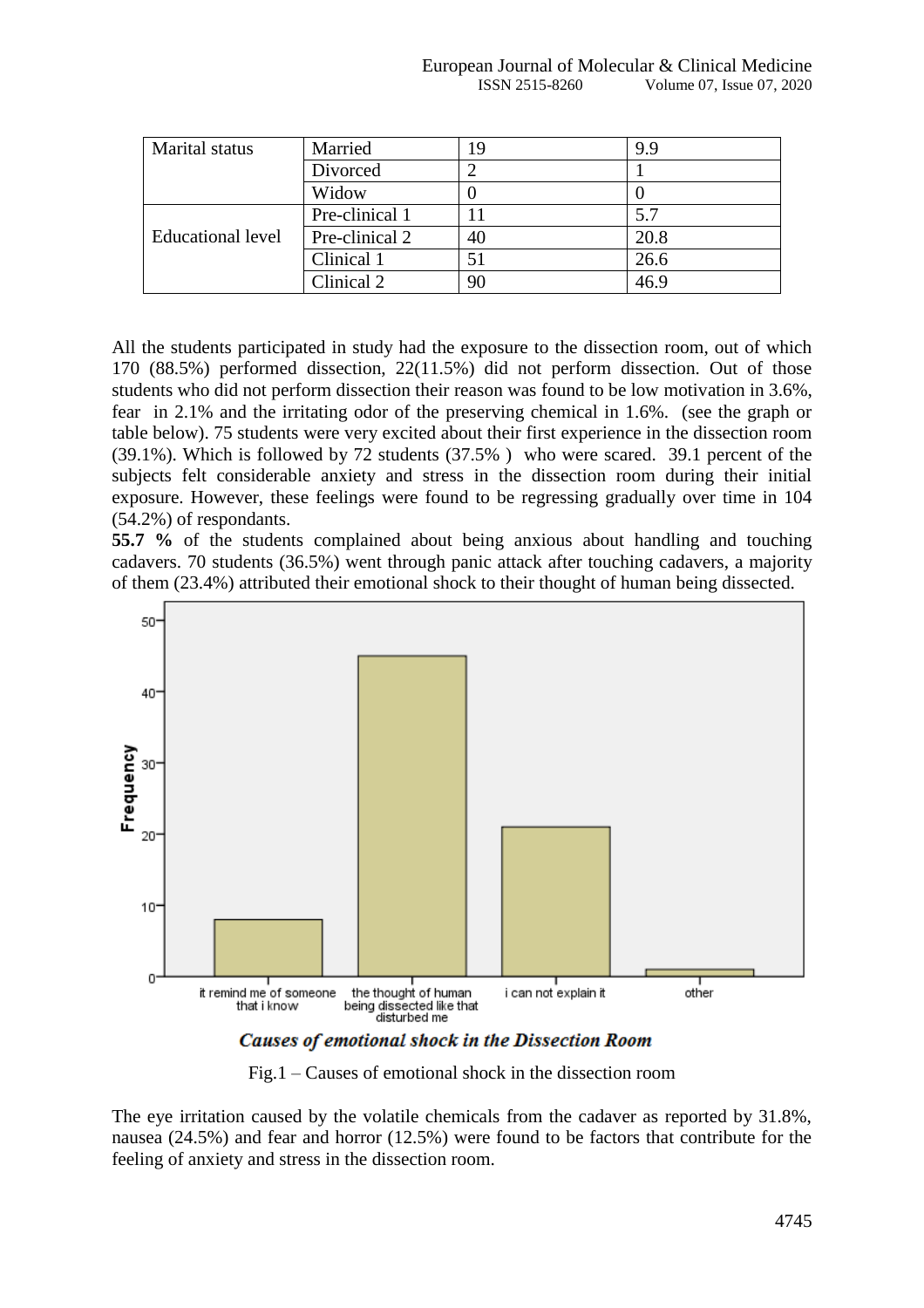

Fig.2- Physical and Emotional responses by respondants in the dissection room and outside of the dissection room

Regarding diet, majority of students (49.1%) reported that exposure to the cadaver did not change their appetite. However 6.4% of students out of the total respondants reported that after seeing the cadaver they stopped eating non-vegetarian foods

This study showed that no student experienced any of the above symptoms for prolonged duration. Out of the total number of students who stopped eating non vegetarian foods, 37.1% of the students stated that the symptoms disappeared on the very next day , in 22.8% of students symptom disappeared after repeated visits to dissection room.

Out of the total study respondents only 74 (38.5%) reported that they had prior training for mental readiness before attending the dissection room from the first time. Majority of these students (90.6%) reported that their prior training helped them to have a better copping mechanism to overcome their ethical concern.

152 respondents (79.2%) reported that they do not have prior exposure of dead human body. 40 respondents (20.8%) had a prior experience with the dead human body and reported that it helped them to develop a better coping mechanism.

133 students (69.3%) did not feel like it was violating their ethical or religious back ground.

Regarding the educational value of cadaver in anatomy teaching, 71.9% of respondents refute the capability of other instructional materials like videos and models to explain human anatomy better than cadavers.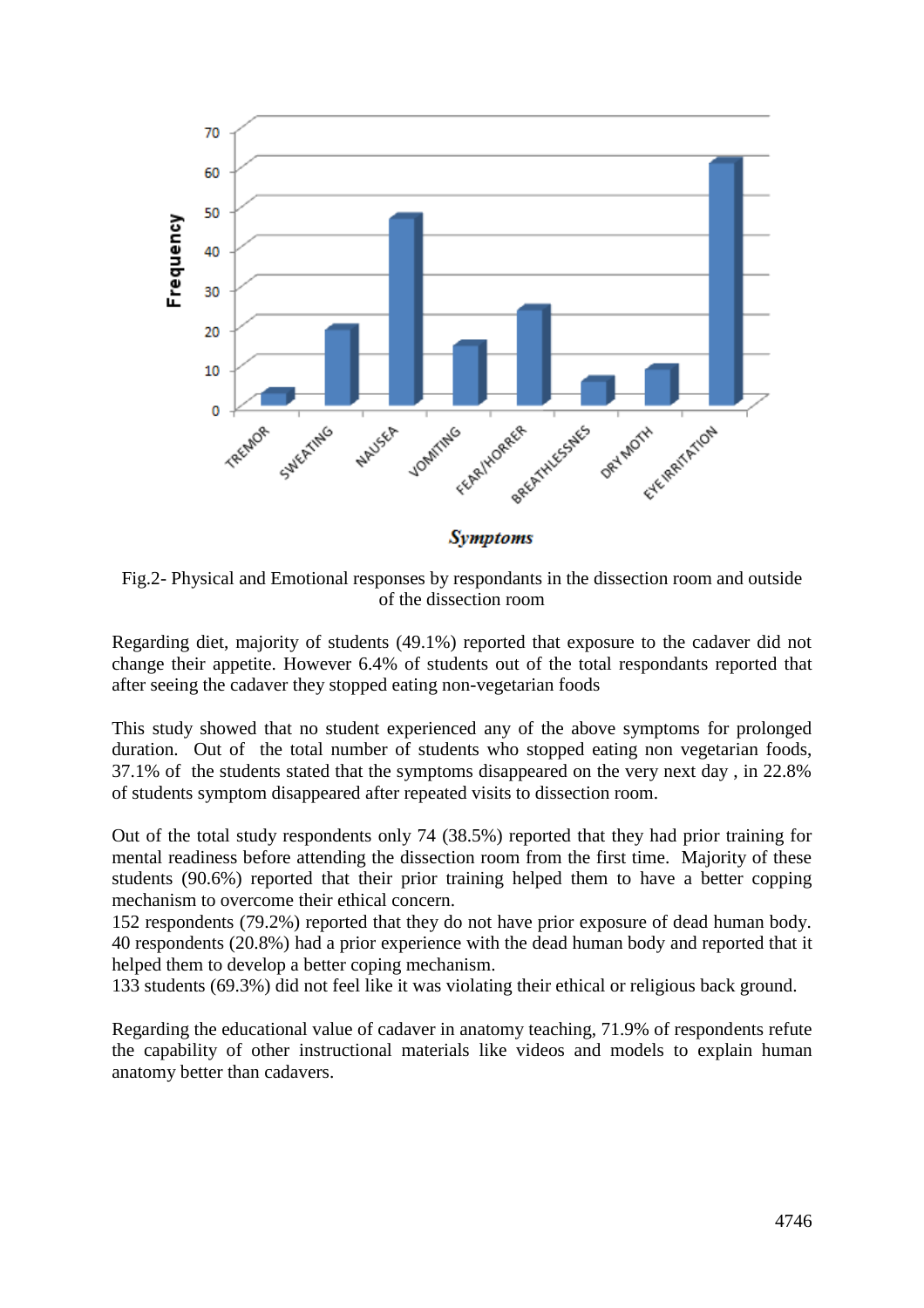

Fig 3- Number of respondents in support of cadaveric dissection

# **4. DISCUSSION**

The student-cadaver-patient encounter is more important than any other thing in the medical profession because it gives a better appreciation of the three-dimensional anatomy and helps to remove the fear factor from the students. (4)

Previous studies show the various perspectives, emotions and opinions of medical students towards cadaver dissections. Medical students are enthusiastic to learn about the human body despite the physical and psychological effects of cadaveric dissection. (5).

This study tried to assess students' feeling during their first exposure to the cadaver and its effects on their ethnicity, religious beliefs and culture; mental preparation required before dissection; effects of any prior experience with dead bodies, strategies of tackling with the bodies and alternative methods to study anatomy such as videos, models, etc.

The observations and findings from the study shows positive response of the students towards the cadaveric dissections. Parker (2002) reports that cadaver dissection has been considered as essential requirement in learning three-dimensional aspect of human anatomy (5) and has remained universally recognizable step in becoming a doctor (3), which puts undergraduates at the sharp end of medical education.

# **5. CONCLUSION**

To the best of our knowledge, this was the first study documenting students perspectives, emotions and opinions of medical students towards cadaver dissections in a newly established private medical college in Ethiopia, specifically Hayat Medical, the first private medical college in Ethiopia.